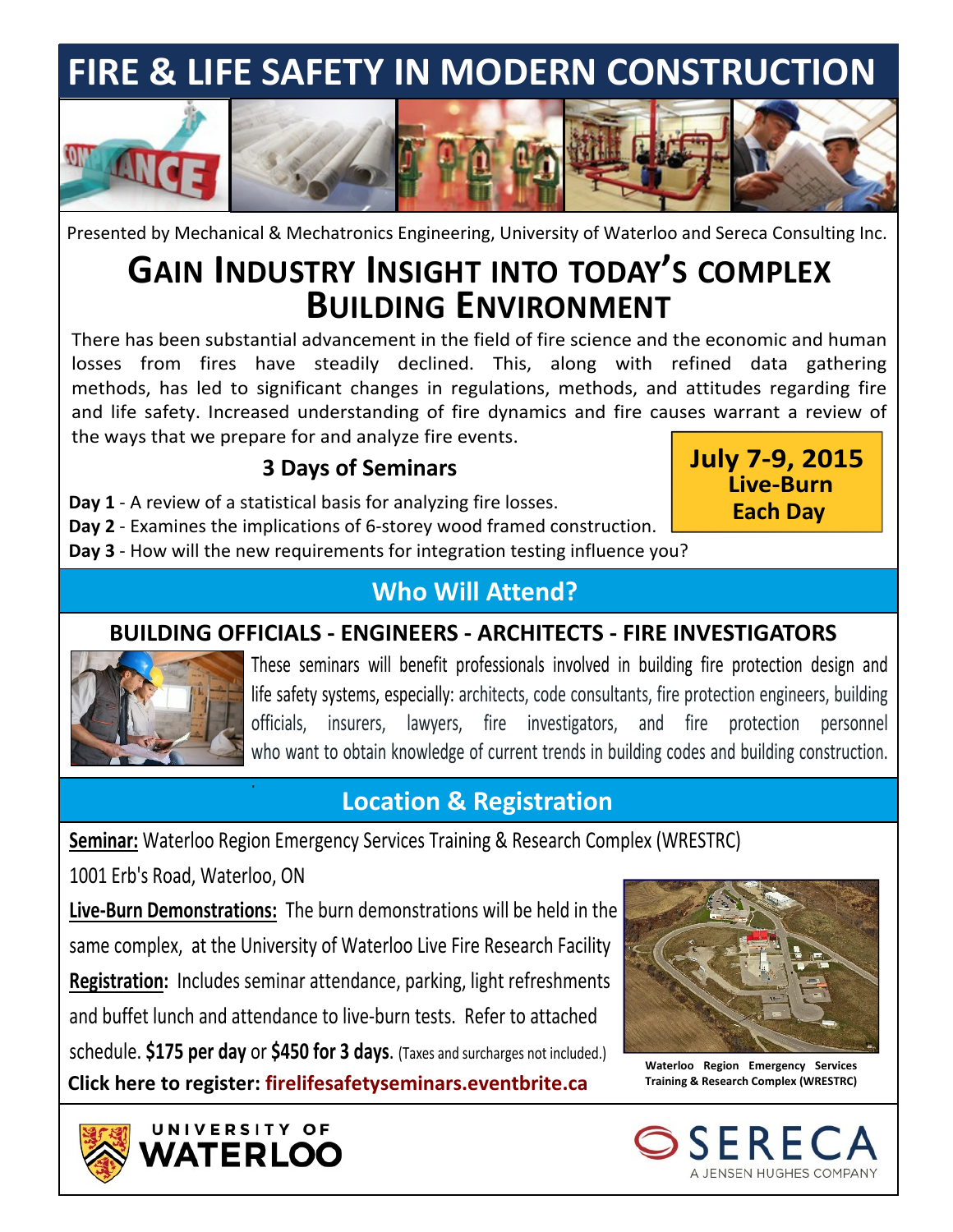

#### **UNIVERSITY OF WATERLOO & SERECA CONSULTING Present 3 Days of Seminars, July 7–9, 2015 FIRE AND LIFE SAFETY IN MODERN CONSTRUCTION**



|                                                                                                         | Day 1 (Tuesday)                                                                                                                                                                                                                                                                                                                                                                                                       | <b>July 7, 2015</b>                                                                                                 |  |
|---------------------------------------------------------------------------------------------------------|-----------------------------------------------------------------------------------------------------------------------------------------------------------------------------------------------------------------------------------------------------------------------------------------------------------------------------------------------------------------------------------------------------------------------|---------------------------------------------------------------------------------------------------------------------|--|
| <b>Fire Causes &amp; Spread</b><br><b>Statistical Reviews, Underwriting, and Probabilistic Analysis</b> |                                                                                                                                                                                                                                                                                                                                                                                                                       |                                                                                                                     |  |
| <b>TIME</b>                                                                                             | <b>TITLE</b>                                                                                                                                                                                                                                                                                                                                                                                                          | <b>PRESENTER/AFFILIATION</b>                                                                                        |  |
| $8:45 - 9:00$                                                                                           | <b>Introductory Remarks</b>                                                                                                                                                                                                                                                                                                                                                                                           | Dr. Jan Huissoon, Chair, Department of<br><b>Mechanical and Mechatronics</b><br>Engineering, University of Waterloo |  |
| $9:00 - 9:45$                                                                                           | <b>Panel Discussion</b><br>Using probability as a basis for cause determinations and data<br>gathering for product and code improvement.<br><b>Moderator: Peter Senez</b>                                                                                                                                                                                                                                             | Dr. Mahesh Pandey, University of<br>Waterloo<br>Dan Little, Economical Insurance                                    |  |
| 9:45-10:15                                                                                              | <b>Fire Dynamics in Modern Energy Efficient Homes</b><br>As energy codes increase efficiency of modern homes, what can<br>be expected with respect to fire growth and behavior?                                                                                                                                                                                                                                       | Beth Weckman, University of Waterloo                                                                                |  |
| 10:15-10:30                                                                                             | <b>Break</b>                                                                                                                                                                                                                                                                                                                                                                                                          |                                                                                                                     |  |
| 10:30-11:00                                                                                             | <b>Limiting Ignition Risks</b><br>Approach to use of fire retardant in synthetic material.                                                                                                                                                                                                                                                                                                                            | <b>ICL Group TBD</b>                                                                                                |  |
| 11:00-11:30                                                                                             | Risk of Ignition and Contribution of Furniture to Fire Initiation<br>and Spread<br>Review of 100 fires involving upholstered furniture relative to the<br>risk of ignition and the contribution of the furniture to the spread<br>of fire. Canada's silence in the development of standards for<br>upholstered furniture despite having identified this as a concern<br>on multiple occasions over the past 40 years. | Peter Senez, Sereca Consulting Inc.                                                                                 |  |
| 11:30-12:00                                                                                             | <b>Principal Fire Causes and Trends in Fire Losses</b><br>This presentation reviews the fire loss trends and explores the<br>various statistics in Ontario.                                                                                                                                                                                                                                                           | Bruce Robinson, Ontario Fire Marshal                                                                                |  |
| 12:00-12:45                                                                                             | Lunch                                                                                                                                                                                                                                                                                                                                                                                                                 | <b>Buffet</b>                                                                                                       |  |
| $1:00 - 2:00$                                                                                           | <b>Full-Scale Burn Test</b><br>Participants are invited to witness a full-scale burn studying the<br>burning characteristics of upholstered furniture. The burn test will<br>be on site and participants will walk down to the lab facility.                                                                                                                                                                          |                                                                                                                     |  |
| $2:15 - 2:45$                                                                                           | <b>Fire Detection Technology</b><br>Despite advances in notification and technology, codes are slow to<br>transition. evaluating detection and notification requirements                                                                                                                                                                                                                                              | Mike Hugh, Simplex                                                                                                  |  |
| $2:45 - 3:15$                                                                                           | Fire Service Investigation & Data Gathering<br>Limitations for the fire service in investigating and gathering<br>statistical information. Resources, budgets, experience, and<br>volunteer versus career.                                                                                                                                                                                                            | Chris Williams, Ontario Fire Marshal                                                                                |  |
| $3:15 - 3:30$                                                                                           | <b>Break</b>                                                                                                                                                                                                                                                                                                                                                                                                          |                                                                                                                     |  |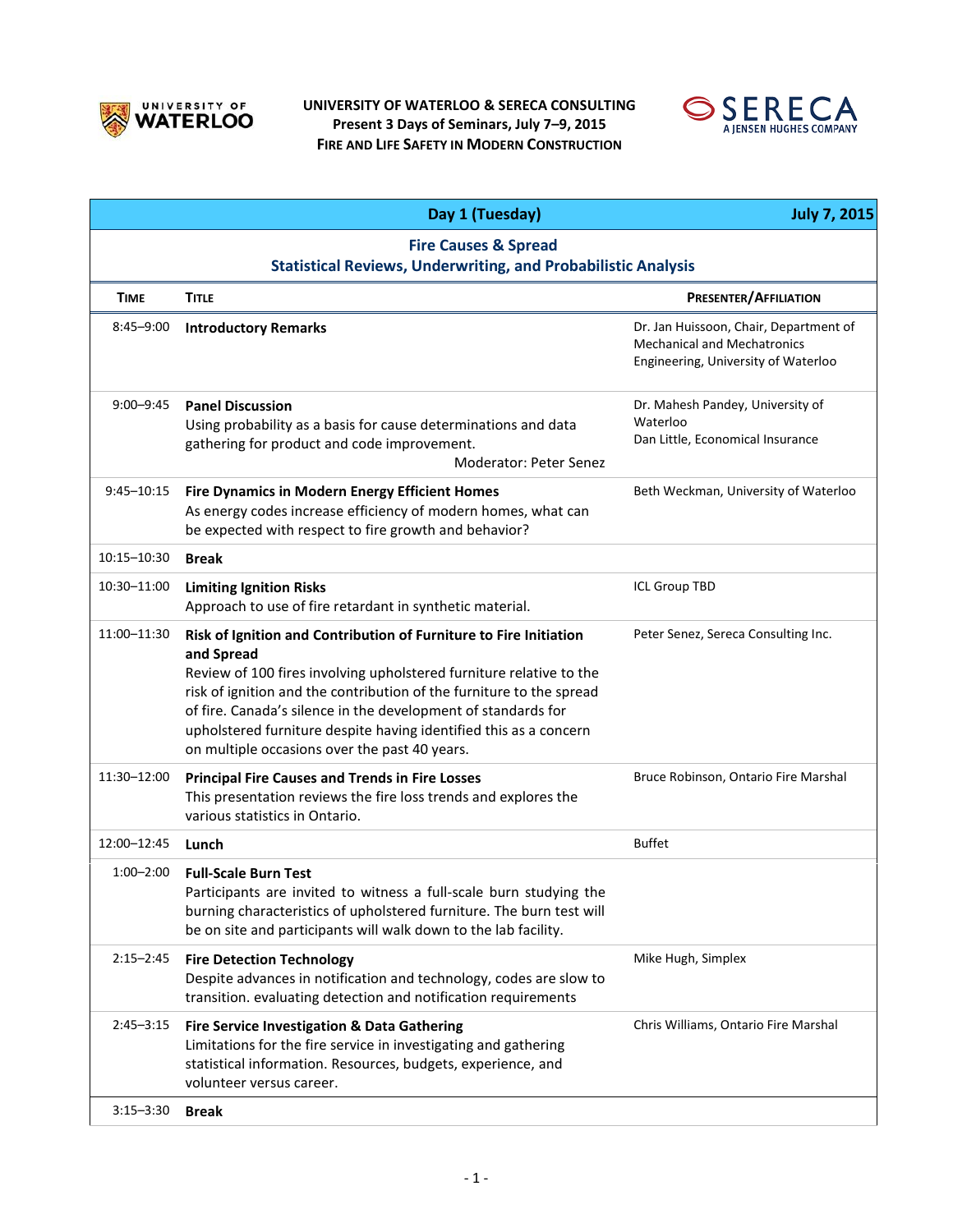

#### **UNIVERSITY OF WATERLOO & SERECA CONSULTING Present 3 Days of Seminars, July 7–9, 2015 FIRE AND LIFE SAFETY IN MODERN CONSTRUCTION**



| 3:30-4:00                                                                                                            | Insurance Underwriting - Responsibility of an Insurer When a<br><b>Fire Occurs</b>                                                                                                                                                   | Dan Little, Economical Insurance                                                                                             |  |
|----------------------------------------------------------------------------------------------------------------------|--------------------------------------------------------------------------------------------------------------------------------------------------------------------------------------------------------------------------------------|------------------------------------------------------------------------------------------------------------------------------|--|
| 4:00-4:45                                                                                                            | Defining a Statistical Context to Support Codes and Standards<br><b>Assessment</b><br>Defining a modified statistical gathering framework studying<br>residential apartment fires to allow for feedback into codes and<br>standards. | Peter Senez, Sereca Consulting Inc.                                                                                          |  |
| 4:45-5:00                                                                                                            | <b>Concluding Remarks</b>                                                                                                                                                                                                            | Peter Senez, Sereca Consulting Inc.<br>Beth Weckman, University of Waterloo                                                  |  |
|                                                                                                                      | Day 2 (Wednesday)                                                                                                                                                                                                                    | <b>July 8, 2015</b>                                                                                                          |  |
| <b>OBC 6 Storey Wood-Frame Code Change</b><br>What Architects, Engineers, Building and Fire Departments Need to Know |                                                                                                                                                                                                                                      |                                                                                                                              |  |
| <b>TIME</b>                                                                                                          | <b>TITLE</b>                                                                                                                                                                                                                         | <b>PRESENTER/AFFILIATION</b>                                                                                                 |  |
| $8:30 - 8:45$                                                                                                        | <b>Introductory Remarks</b>                                                                                                                                                                                                          | Peter Senez/Sereca                                                                                                           |  |
| $8:45 - 9:45$                                                                                                        | <b>Panel Discussion, New Code Changes</b><br>NBC changes, OBC specific requirements, and committee<br>challenges.<br>Moderator: Peter Senez, Sereca                                                                                  | Matt Bolen, Andrew Bousfield Architects<br>Steve Street, Woodworks<br>Chris Thompson, MMAH<br>Nathan Hallman, Aberdeen Homes |  |
| 9:45-10:15                                                                                                           | Evolution of Height and Area Concepts - Where do they come<br>from?                                                                                                                                                                  | Peter Senez, Sereca Consulting Inc.                                                                                          |  |
| 10:15-10:30                                                                                                          | <b>Break</b>                                                                                                                                                                                                                         |                                                                                                                              |  |
| 10:30-11:00                                                                                                          | <b>Fire Behavior in Wood-Frame Buildings</b>                                                                                                                                                                                         | Beth Weckman, University of Waterloo                                                                                         |  |
| 11:00-11:30                                                                                                          | <b>Structural Design Considerations</b>                                                                                                                                                                                              | David Moses, Moses Structural Engineers                                                                                      |  |
| 11:30-12:00                                                                                                          | <b>Considerations for Building and Fire Departments in Enforcing</b><br>the Code                                                                                                                                                     | Mike Seiling, CBO Kitchener                                                                                                  |  |
| 12:00-12:45                                                                                                          | Lunch                                                                                                                                                                                                                                |                                                                                                                              |  |
| $1:00 - 2:00$                                                                                                        | <b>Test Burn</b>                                                                                                                                                                                                                     |                                                                                                                              |  |
| $2:15 - 3:15$                                                                                                        | Fire Loss Experience in Multi-Family Residential Buildings of<br><b>Combustible Construction and in the Course of Construction</b><br><b>Fires</b>                                                                                   | Peter Senez, Sereca Consulting Inc.                                                                                          |  |
| $3:15 - 3:30$                                                                                                        | <b>Break</b>                                                                                                                                                                                                                         |                                                                                                                              |  |
| $3:30 - 4:00$                                                                                                        | <b>Mitigating Against Course of Construction Fires</b>                                                                                                                                                                               | Nathan Hallman, Aberdeen Homes                                                                                               |  |
| 4:00-4:30                                                                                                            | <b>Trend to Mass Timber Buildings</b>                                                                                                                                                                                                | David Warne, LGA Architectural Partners                                                                                      |  |
| $4:30 - 4:45$                                                                                                        | <b>Closing Remarks</b>                                                                                                                                                                                                               | Peter Senez, Sereca Consulting Inc.                                                                                          |  |